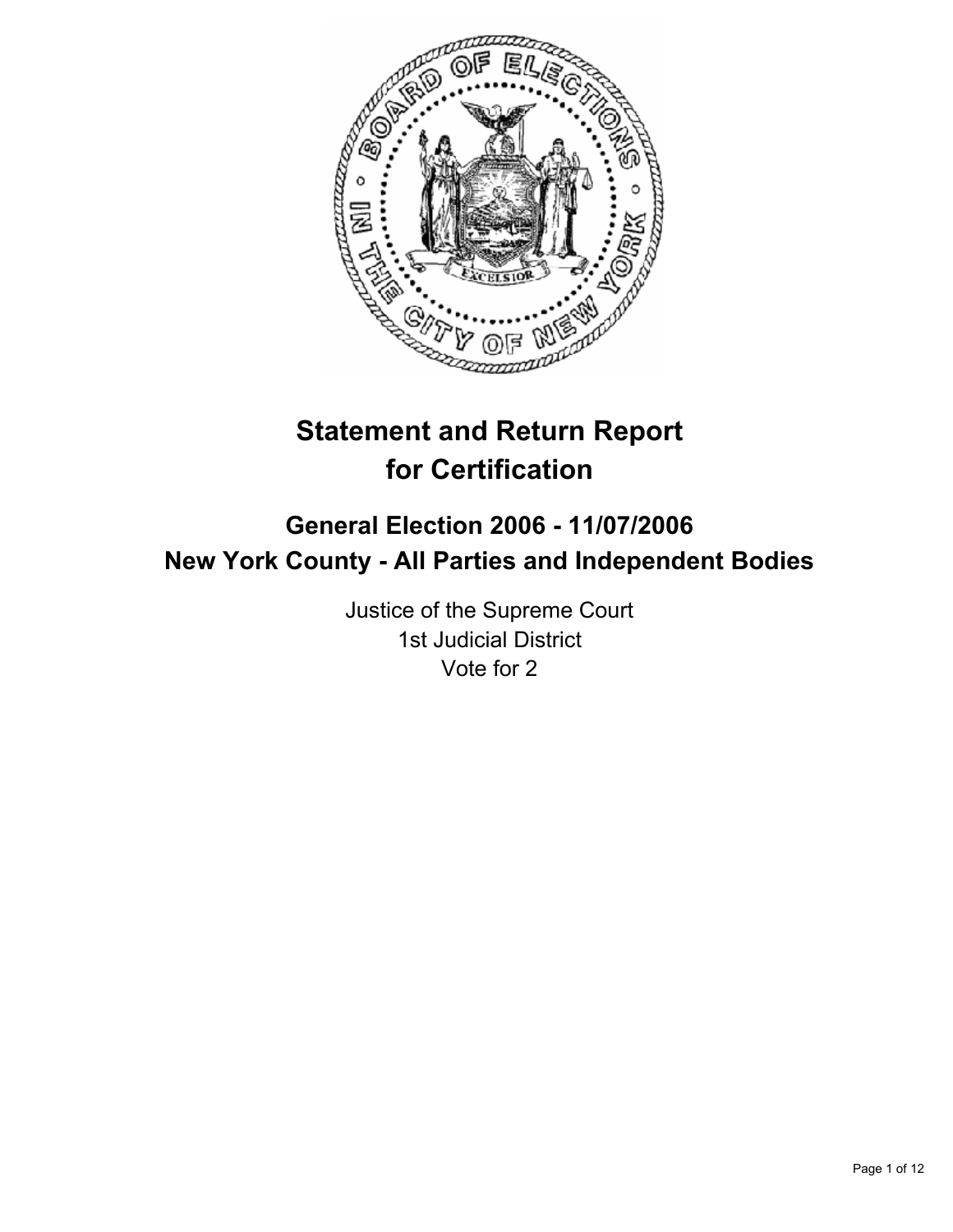

| <b>PUBLIC COUNTER</b>            | 22,439 |  |
|----------------------------------|--------|--|
| <b>EMERGENCY</b>                 | 51     |  |
| ABSENTEE/MILITARY                | 428    |  |
| <b>AFFIDAVIT</b>                 | 690    |  |
| <b>Total Ballots</b>             | 23,795 |  |
| ANGELA M MAZZARELLI (REPUBLICAN) | 2,466  |  |
| ANGELA M MAZZARELLI (DEMOCRATIC) | 13,995 |  |
| JOAN B LOBIS (REPUBLICAN)        | 2,050  |  |
| JOAN B LOBIS (DEMOCRATIC)        | 12,459 |  |
| <b>BRUCE BASKIND (WRITE-IN)</b>  |        |  |
| DAFFY DUCK (WRITE-IN)            |        |  |
| DARREN MARKS (WRITE-IN)          | 1      |  |
| DAWN FOX (WRITE-IN)              |        |  |
| HOWARD STERN (WRITE-IN)          | 1      |  |
| JIM LESCZYNSKI (WRITE-IN)        |        |  |
| L J KOCH (WRITE-IN)              |        |  |
| MICHAEL WINFIELD (WRITE-IN)      |        |  |
| RON MILLER (WRITE-IN)            | 1      |  |
| SUSAN MILLER (WRITE-IN)          | 2      |  |
| <b>Total Votes</b>               | 30,981 |  |
| Unrecorded                       | 16,609 |  |

| <b>PUBLIC COUNTER</b>              | 31,998         |
|------------------------------------|----------------|
| <b>EMERGENCY</b>                   | 75             |
| ABSENTEE/MILITARY                  | 928            |
| <b>AFFIDAVIT</b>                   | 1,038          |
| <b>Total Ballots</b>               | 34,543         |
| ANGELA M MAZZARELLI (REPUBLICAN)   | 6.255          |
| ANGELA M MAZZARELLI (DEMOCRATIC)   | 22,477         |
| JOAN B LOBIS (REPUBLICAN)          | 5,728          |
| JOAN B LOBIS (DEMOCRATIC)          | 21,412         |
| ALEX DUKE (WRITE-IN)               | $\overline{2}$ |
| ALITO (WRITE-IN)                   | 1              |
| ANTHONY SCALIA (WRITE-IN)          | 1              |
| DE CHEN (WRITE-IN)                 | $\overline{c}$ |
| <b>GERALD GOLDFEBER (WRITE-IN)</b> | 1              |
| LESLIE SNYDER (WRITE-IN)           | 1              |
| MORRIS KLEINBART (WRITE-IN)        | 1              |
| PRUDEME (WRITE-IN)                 | 1              |
| ROBERT BANK (WRITE-IN)             | 1              |
| ROY GOODMAN (WRITE-IN)             | 1              |
| SCALIA (WRITE-IN)                  | 1              |
| TURD FERGERSON (WRITE-IN)          | 1              |
| ZOE BAIRD (WRITE-IN)               |                |
| <b>Total Votes</b>                 | 55,887         |
| Unrecorded                         | 13,199         |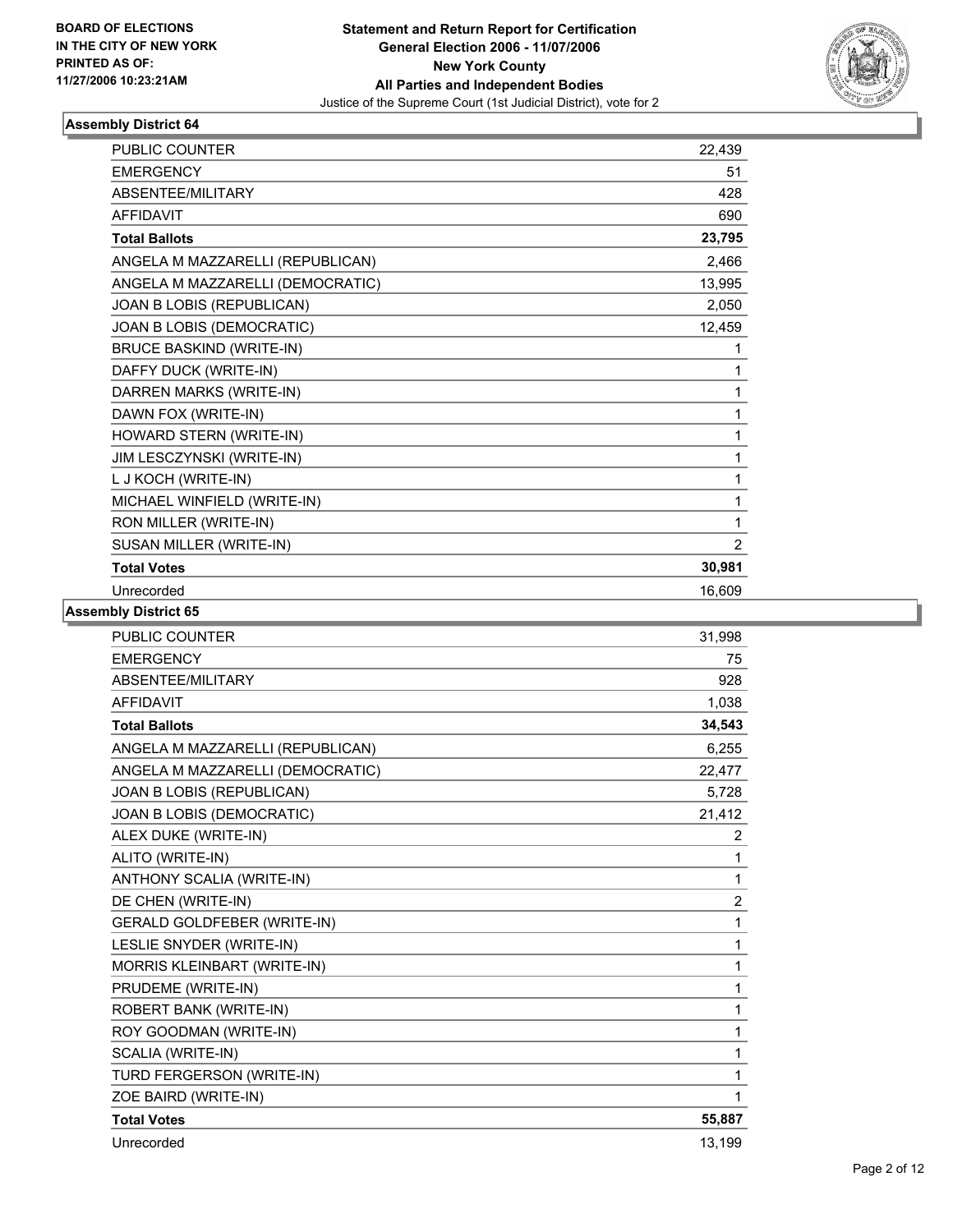

| <b>PUBLIC COUNTER</b>            | 35,948         |
|----------------------------------|----------------|
| <b>EMERGENCY</b>                 | 212            |
| <b>ABSENTEE/MILITARY</b>         | 1,223          |
| <b>AFFIDAVIT</b>                 | 1,337          |
| <b>Total Ballots</b>             | 39,527         |
| ANGELA M MAZZARELLI (REPUBLICAN) | 3,253          |
| ANGELA M MAZZARELLI (DEMOCRATIC) | 28,842         |
| JOAN B LOBIS (REPUBLICAN)        | 2,894          |
| JOAN B LOBIS (DEMOCRATIC)        | 27,806         |
| ANTHONY SEABOAT (WRITE-IN)       |                |
| DAVID MARTIN (WRITE-IN)          |                |
| EVAN ROCK (WRITE-IN)             |                |
| MOSHE SASSON (WRITE-IN)          |                |
| PATRICK CASEY (WRITE-IN)         | 1              |
| RICHARD SELMAN (WRITE-IN)        | $\overline{2}$ |
| RICHARD SOBLOSKY (WRITE-IN)      |                |
| ROB LEDERER (WRITE-IN)           |                |
| SHANE GILLIS (WRITE-IN)          |                |
| <b>Total Votes</b>               | 62,805         |
| Unrecorded                       | 16,249         |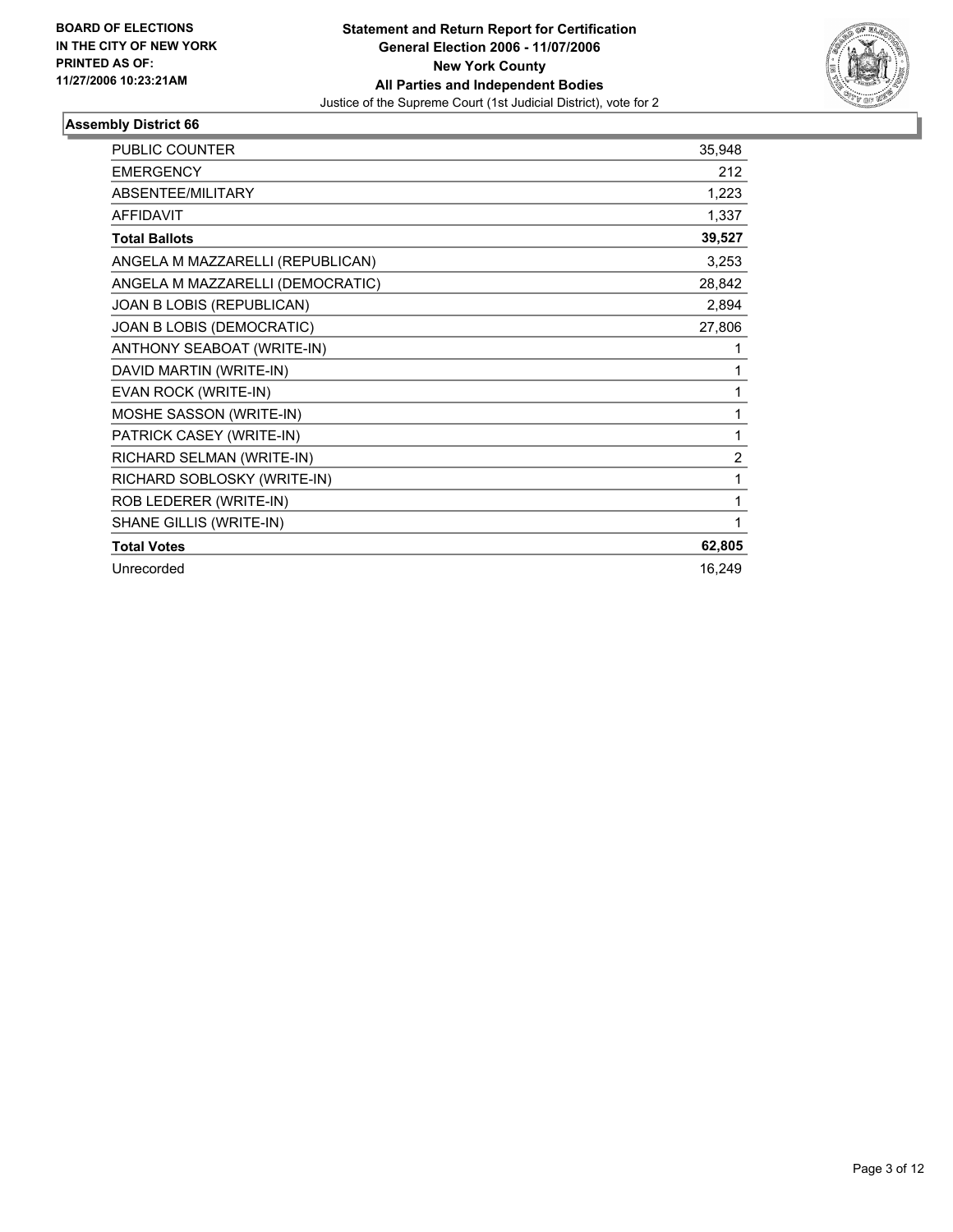

| PUBLIC COUNTER                          | 39,361                  |
|-----------------------------------------|-------------------------|
| <b>EMERGENCY</b>                        | 54                      |
| <b>ABSENTEE/MILITARY</b>                | 1,211                   |
| <b>AFFIDAVIT</b>                        | 1,189                   |
| <b>Total Ballots</b>                    | 42,564                  |
| ANGELA M MAZZARELLI (REPUBLICAN)        | 4,734                   |
| ANGELA M MAZZARELLI (DEMOCRATIC)        | 29,798                  |
| JOAN B LOBIS (REPUBLICAN)               | 4,446                   |
| JOAN B LOBIS (DEMOCRATIC)               | 28,794                  |
| BENJAMIN W. DREYFUS (WRITE-IN)          | 1                       |
| BILL CLINTON (WRITE-IN)                 | 3                       |
| BRIAN W. PARKS (WRITE-IN)               | 1                       |
| COMPETITIVE (WRITE-IN)                  | 1                       |
| <b>COMPETITIVE ELECTIONS (WRITE-IN)</b> | 1                       |
| DALIA GRIMBERG (WRITE-IN)               | 1                       |
| DAVID SACH (WRITE-IN)                   | 1                       |
| DERECK JOHNSON (WRITE-IN)               | 1                       |
| ELIZABETH A. RICHMAN (WRITE-IN)         | 1                       |
| FREDERICK L. SOSINSKY (WRITE-IN)        | 1                       |
| JOE MUZTANA (WRITE-IN)                  | 1                       |
| KAREN BRAUN (WRITE-IN)                  | 1                       |
| LINDA SHUDY (WRITE-IN)                  | 1                       |
| MARIO CUOMO (WRITE-IN)                  | 1                       |
| MURRAY ZUHER (WRITE-IN)                 | $\mathbf{1}$            |
| PHILIP JOHNSON (WRITE-IN)               | 1                       |
| PHILLIP COFFIN (WRITE-IN)               | $\overline{\mathbf{c}}$ |
| ROBERT MONTERA (WRITE-IN)               | 1                       |
| SAM MUNGER (WRITE-IN)                   | 1                       |
| TODD S. ANTEN (WRITE-IN)                | 1                       |
| TREVOR NIGHTINGALE (WRITE-IN)           | 1                       |
| <b>Total Votes</b>                      | 67,796                  |
| Unrecorded                              | 17,332                  |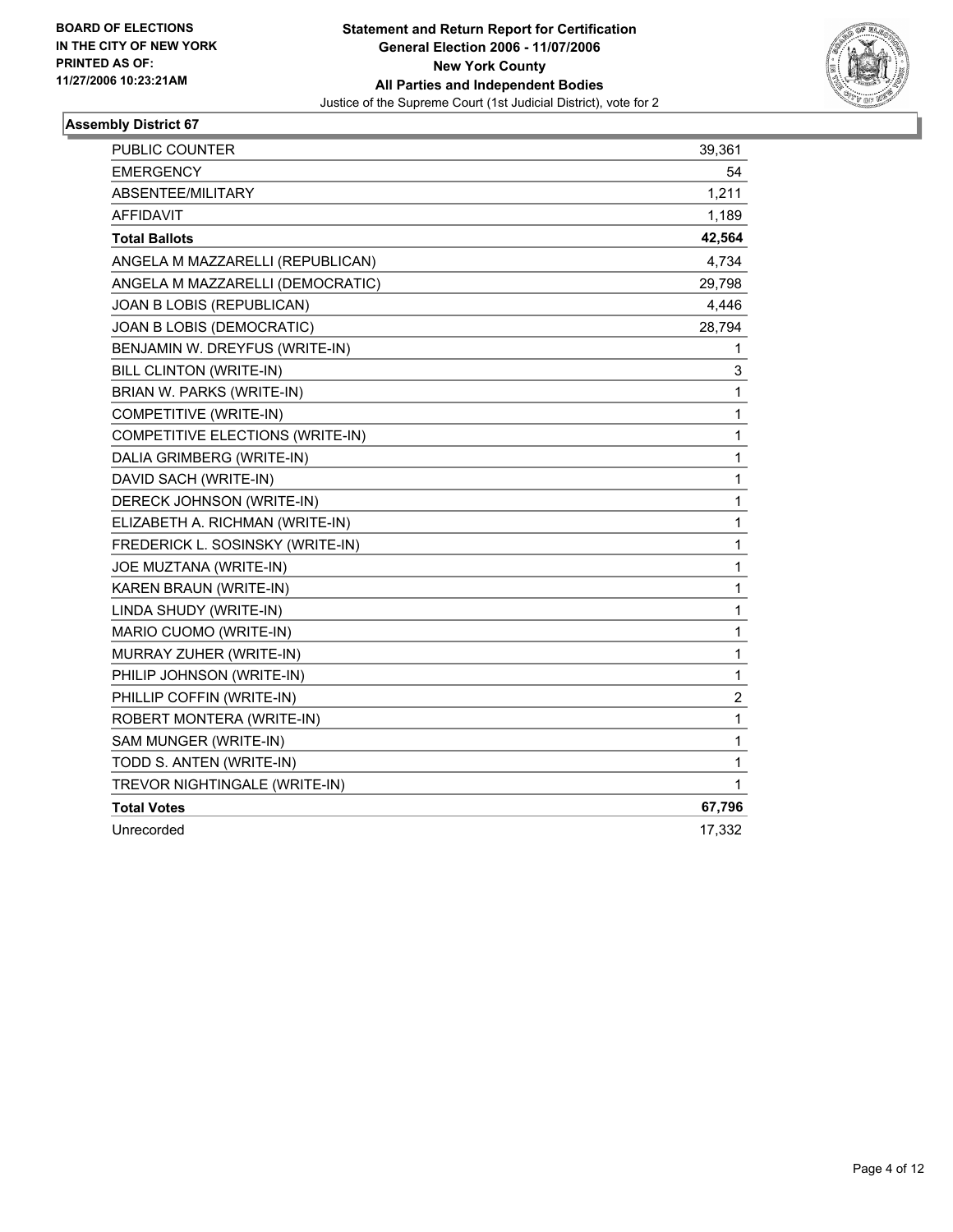

| <b>PUBLIC COUNTER</b>            | 20,467 |
|----------------------------------|--------|
| <b>EMERGENCY</b>                 | 60     |
| <b>ABSENTEE/MILITARY</b>         | 337    |
| <b>AFFIDAVIT</b>                 | 620    |
| <b>Total Ballots</b>             | 21,553 |
| ANGELA M MAZZARELLI (REPUBLICAN) | 1,197  |
| ANGELA M MAZZARELLI (DEMOCRATIC) | 12,930 |
| JOAN B LOBIS (REPUBLICAN)        | 1,051  |
| JOAN B LOBIS (DEMOCRATIC)        | 11,846 |
| DEIRORE HAMLIN (WRITE-IN)        |        |
| LEONARD MCNEIL (WRITE-IN)        | 2      |
| MARIO CUOMO (WRITE-IN)           |        |
| ROBERT LONNERGAN (WRITE-IN)      |        |
| WINSOME THELWELL (WRITE-IN)      |        |
| <b>Total Votes</b>               | 27,030 |
| Unrecorded                       | 16.076 |

| PUBLIC COUNTER                   | 34,950 |
|----------------------------------|--------|
| <b>EMERGENCY</b>                 | 88     |
| ABSENTEE/MILITARY                | 931    |
| <b>AFFIDAVIT</b>                 | 901    |
| <b>Total Ballots</b>             | 37,389 |
| ANGELA M MAZZARELLI (REPUBLICAN) | 2,053  |
| ANGELA M MAZZARELLI (DEMOCRATIC) | 26,068 |
| JOAN B LOBIS (REPUBLICAN)        | 1,884  |
| JOAN B LOBIS (DEMOCRATIC)        | 24,636 |
| ALAN FLACKS (WRITE-IN)           |        |
| ARLEVE FEHLING (WRITE-IN)        | 1      |
| BRIAN LEITER (WRITE-IN)          | 1      |
| JEFFREY TOOBIN (WRITE-IN)        | 1      |
| JENNIFER MEYERS (WRITE-IN)       | 1      |
| JUSTIN COSTELLO (WRITE-IN)       | 2      |
| LAUREN DOCKETT (WRITE-IN)        | 1      |
| MARK GREEN (WRITE-IN)            |        |
| NEAL ROSENSTEIN (WRITE-IN)       |        |
| PHILLIP SEGAL (WRITE-IN)         |        |
| RUBY KUBY (WRITE-IN)             |        |
| <b>Total Votes</b>               | 54,653 |
| Unrecorded                       | 20,125 |
|                                  |        |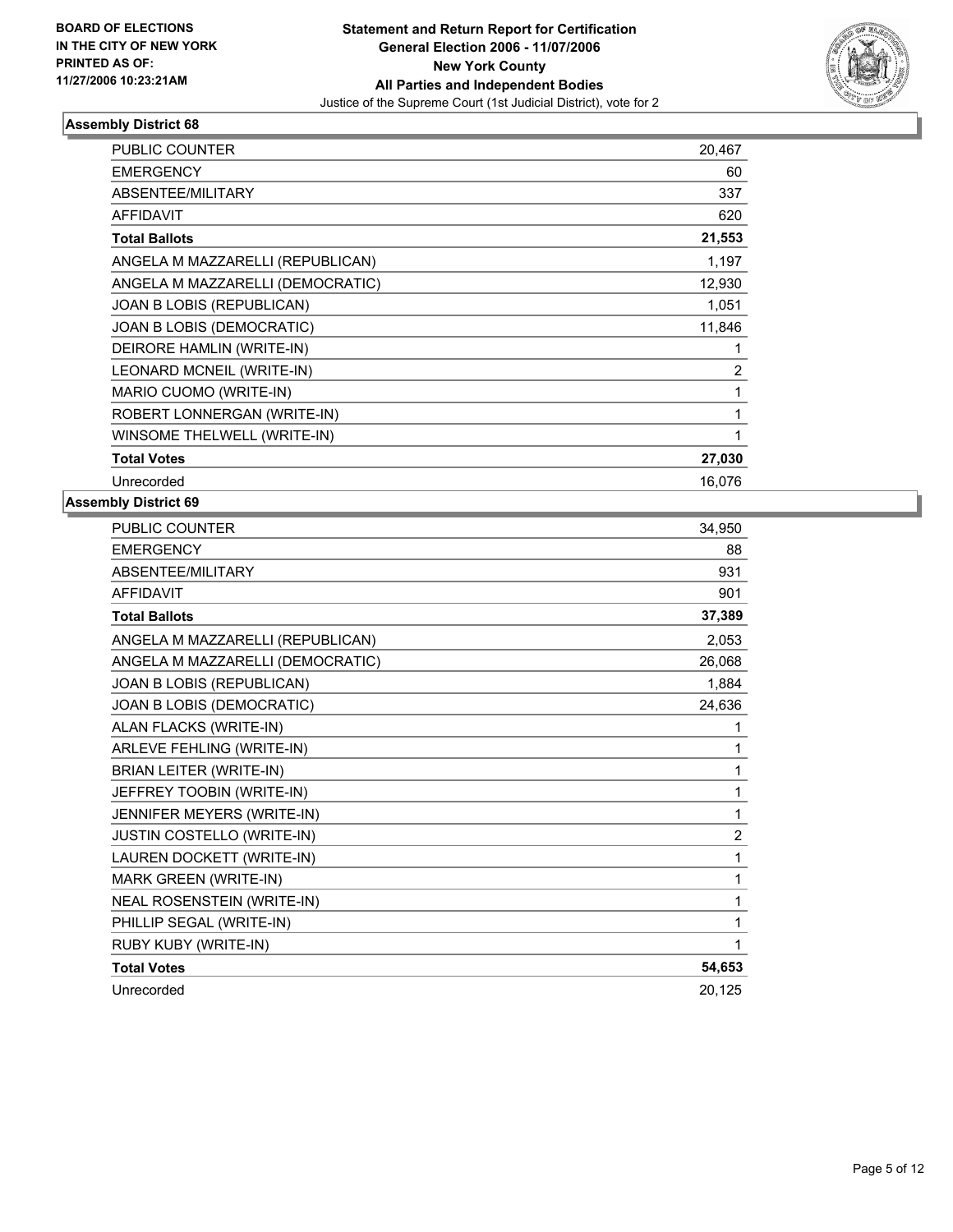

| <b>PUBLIC COUNTER</b>            | 23,338 |
|----------------------------------|--------|
| <b>EMERGENCY</b>                 | 58     |
| ABSENTEE/MILITARY                | 395    |
| AFFIDAVIT                        | 806    |
| <b>Total Ballots</b>             | 24,638 |
| ANGELA M MAZZARELLI (REPUBLICAN) | 631    |
| ANGELA M MAZZARELLI (DEMOCRATIC) | 15,894 |
| JOAN B LOBIS (REPUBLICAN)        | 512    |
| JOAN B LOBIS (DEMOCRATIC)        | 14,813 |
| MICKEY MOUSE (WRITE-IN)          |        |
| MINNIE MOUSE (WRITE-IN)          |        |
| TRACEY L. BROWN (WRITE-IN)       |        |
| <b>Total Votes</b>               | 31,853 |
| Unrecorded                       | 17,423 |

**Assembly District 71**

| PUBLIC COUNTER                   | 24,212 |
|----------------------------------|--------|
| <b>EMERGENCY</b>                 | 55     |
| ABSENTEE/MILITARY                | 497    |
| AFFIDAVIT                        | 719    |
| <b>Total Ballots</b>             | 25,627 |
| ANGELA M MAZZARELLI (REPUBLICAN) | 1.341  |
| ANGELA M MAZZARELLI (DEMOCRATIC) | 16,532 |
| JOAN B LOBIS (REPUBLICAN)        | 1,172  |
| JOAN B LOBIS (DEMOCRATIC)        | 15,385 |
| ALEXANDRA GREENE (WRITE-IN)      | 2      |
| MICHAEL SAKS (WRITE-IN)          |        |
| RUDOLPH GRECO (WRITE-IN)         |        |
| <b>Total Votes</b>               | 34,434 |
| Unrecorded                       | 16,820 |

| <b>PUBLIC COUNTER</b>            | 17,881 |
|----------------------------------|--------|
| <b>EMERGENCY</b>                 |        |
| ABSENTEE/MILITARY                | 125    |
| AFFIDAVIT                        | 436    |
| <b>Total Ballots</b>             | 18,546 |
| ANGELA M MAZZARELLI (REPUBLICAN) | 906    |
| ANGELA M MAZZARELLI (DEMOCRATIC) | 11,454 |
| JOAN B LOBIS (REPUBLICAN)        | 738    |
| JOAN B LOBIS (DEMOCRATIC)        | 10,075 |
| <b>Total Votes</b>               | 23,173 |
| Unrecorded                       | 13,919 |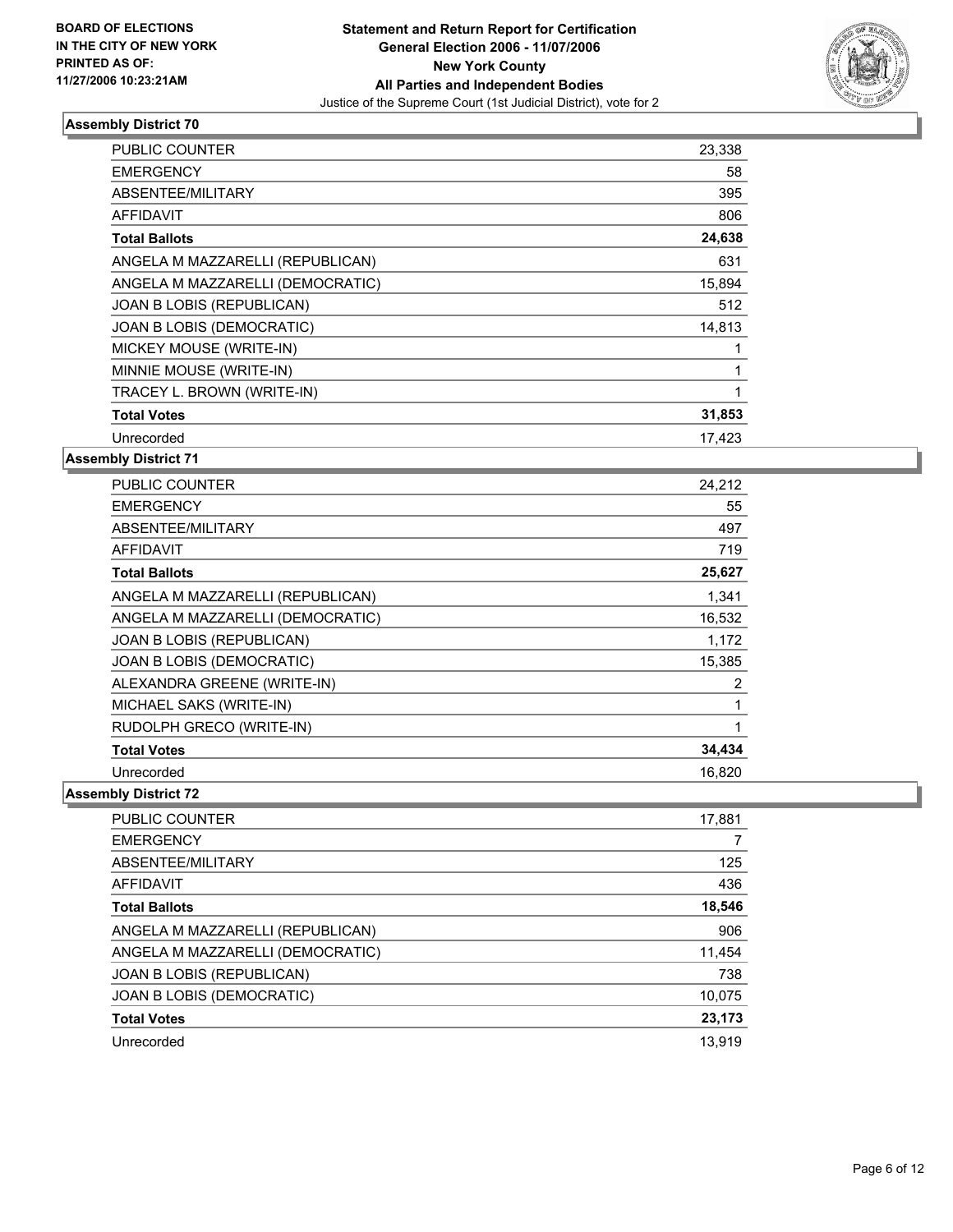

| <b>PUBLIC COUNTER</b>            | 36,305 |
|----------------------------------|--------|
| <b>EMERGENCY</b>                 |        |
| ABSENTEE/MILITARY                | 1,342  |
| <b>AFFIDAVIT</b>                 | 923    |
| <b>Total Ballots</b>             | 39,319 |
| ANGELA M MAZZARELLI (REPUBLICAN) | 8,283  |
| ANGELA M MAZZARELLI (DEMOCRATIC) | 24,073 |
| JOAN B LOBIS (REPUBLICAN)        | 7,686  |
| JOAN B LOBIS (DEMOCRATIC)        | 23,143 |
| ANKUR AGARUAL (WRITE-IN)         |        |
| <b>GARY HAMMOND (WRITE-IN)</b>   |        |
| HOWARD SLENDER (WRITE-IN)        |        |
| JOHN TIMONY (WRITE-IN)           |        |
| JUDY D'AGOSTINO (WRITE-IN)       | 1      |
| KEVIN FOX (WRITE-IN)             |        |
| PAULA ROSS (WRITE-IN)            |        |
| RUDY GULREM (WRITE-IN)           |        |
| TIM SMITH (WRITE-IN)             |        |
| <b>Total Votes</b>               | 63,194 |
| Unrecorded                       | 15,444 |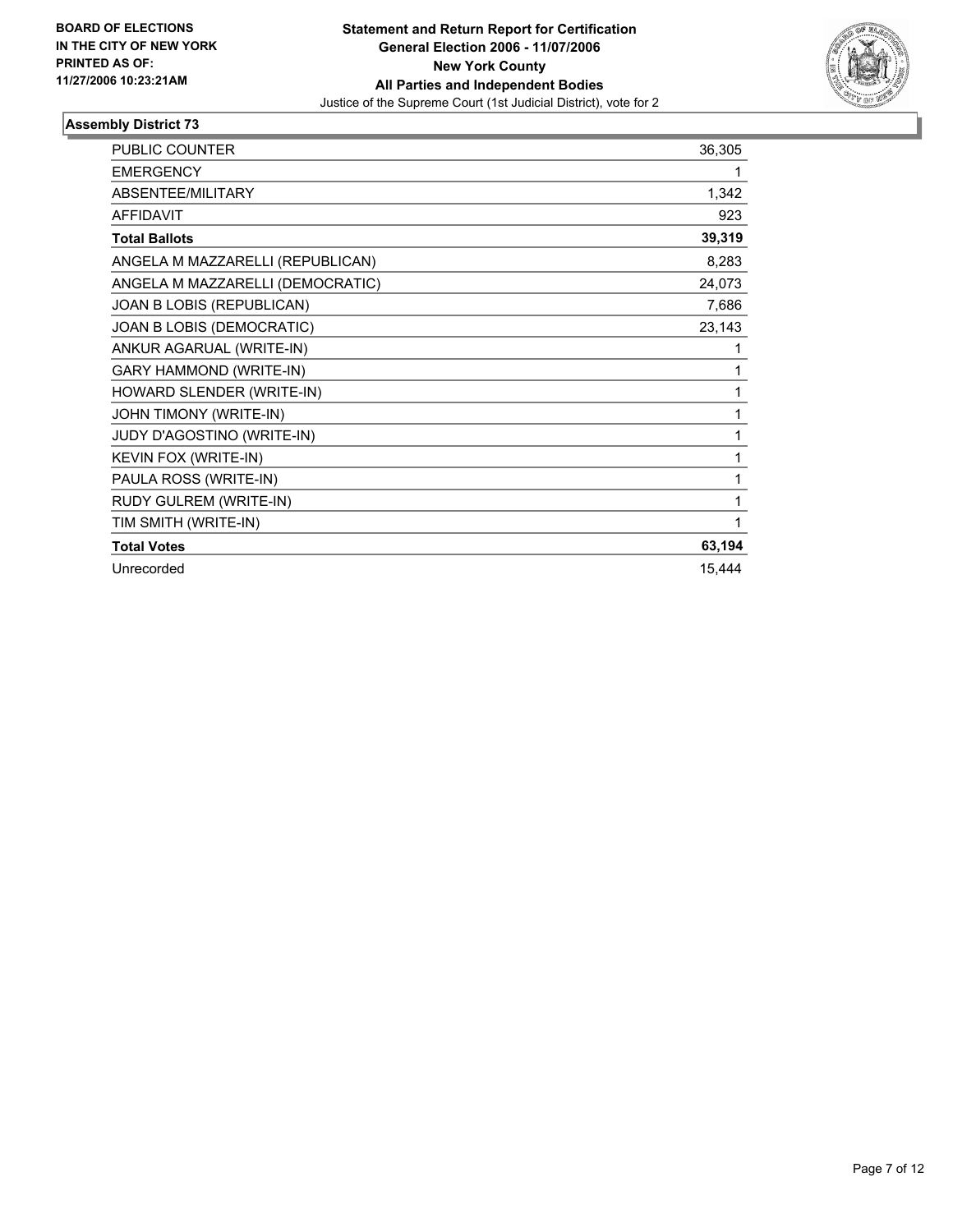

| PUBLIC COUNTER                   | 31,650           |
|----------------------------------|------------------|
| <b>EMERGENCY</b>                 | 102              |
| ABSENTEE/MILITARY                | 777              |
| <b>AFFIDAVIT</b>                 | 943              |
| <b>Total Ballots</b>             | 33,867           |
| ANGELA M MAZZARELLI (REPUBLICAN) | 3,734            |
| ANGELA M MAZZARELLI (DEMOCRATIC) | 21,785           |
| JOAN B LOBIS (REPUBLICAN)        | 3,357            |
| JOAN B LOBIS (DEMOCRATIC)        | 20,380           |
| ALAN FLACKS (WRITE-IN)           | 1                |
| ANN WIZDA (WRITE-IN)             | 1                |
| ARTHUR BARNES (WRITE-IN)         | 1                |
| CAROLYN CONABOY (WRITE-IN)       | 1                |
| DAVID WIZDA (WRITE-IN)           | 1                |
| <b>GRAHAM MACPHEE (WRITE-IN)</b> | 1                |
| <b>GULLY WELLS (WRITE-IN)</b>    | 1                |
| IRENE SCHNEIDER (WRITE-IN)       | 1                |
| J. LEN TETI (WRITE-IN)           | 1                |
| JAMES A. BEHA (WRITE-IN)         | 1                |
| JENNIFER WOODWARD (WRITE-IN)     | 1                |
| JENNY HURWITZ (WRITE-IN)         | 1                |
| JOHN CLIFTON (WRITE-IN)          | 1                |
| JOHN RIORDAN (WRITE-IN)          | $\boldsymbol{2}$ |
| MALACHY MCCOURT (WRITE-IN)       | $\mathbf{1}$     |
| NONE (WRITE-IN)                  | 2                |
| PAT BUCHANAN (WRITE-IN)          | $\mathbf{1}$     |
| PAUL WRUBLICA (WRITE-IN)         | 1                |
| ROSS BENNETT HARRISON (WRITE-IN) | $\mathbf{1}$     |
| SANFORD STEVENS (WRITE-IN)       | $\boldsymbol{2}$ |
| TED ROSE (WRITE-IN)              | 1                |
| WILLIAM ELDER (WRITE-IN)         | 1                |
| <b>Total Votes</b>               | 49,281           |
| Unrecorded                       | 18,453           |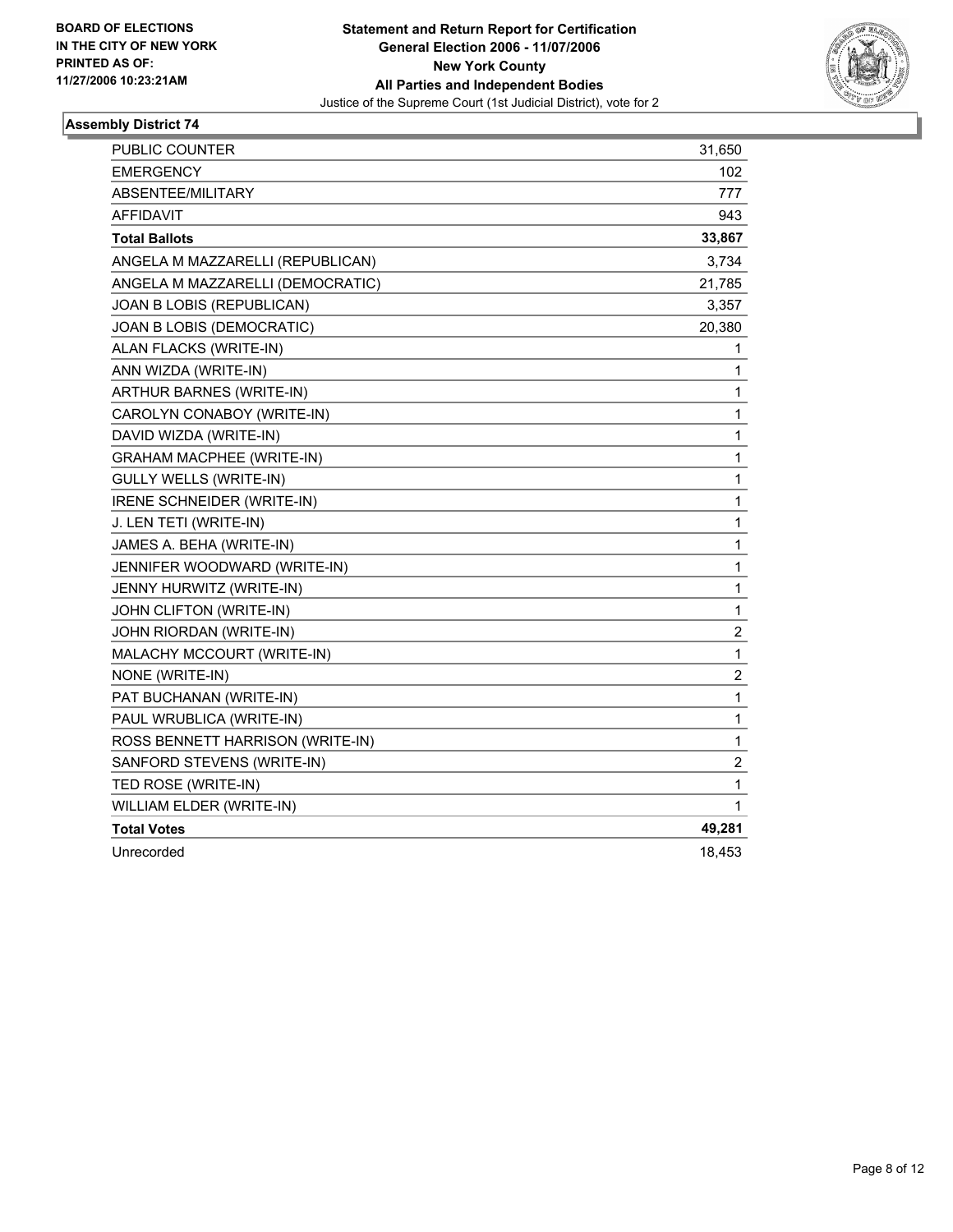

| <b>PUBLIC COUNTER</b>            | 33,805 |
|----------------------------------|--------|
| <b>EMERGENCY</b>                 | 288    |
| <b>ABSENTEE/MILITARY</b>         | 1,110  |
| <b>AFFIDAVIT</b>                 | 1,201  |
| <b>Total Ballots</b>             | 36,960 |
| ANGELA M MAZZARELLI (REPUBLICAN) | 3,994  |
| ANGELA M MAZZARELLI (DEMOCRATIC) | 25,537 |
| JOAN B LOBIS (REPUBLICAN)        | 3,631  |
| JOAN B LOBIS (DEMOCRATIC)        | 24,565 |
| BENJY BRONK (WRITE-IN)           |        |
| BERNARD BLOCK (WRITE-IN)         | 2      |
| CARL PERSON (WRITE-IN)           |        |
| CHRISTOPHER GRAVEY (WRITE-IN)    |        |
| DOUG GOODSTEIN (WRITE-IN)        |        |
| <b>Total Votes</b>               | 57,733 |
| Unrecorded                       | 16,187 |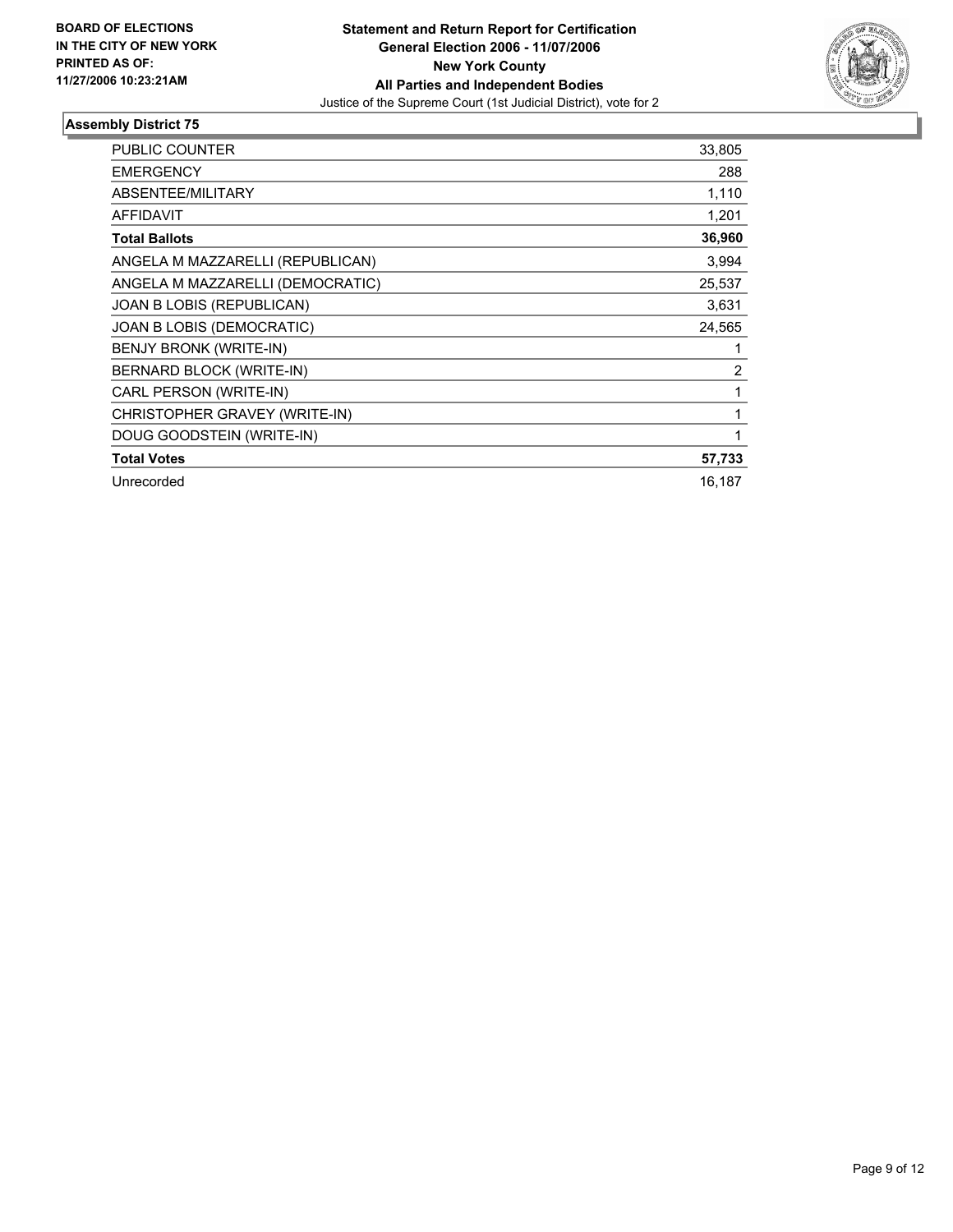

## **Total for Justice of the Supreme Court (1st Judicial District) - New York County**

| <b>EMERGENCY</b><br>1,051<br>ABSENTEE/MILITARY<br>9,304<br>10,803<br><b>AFFIDAVIT</b><br><b>Total Ballots</b><br>378,328<br>ANGELA M MAZZARELLI (REPUBLICAN)<br>38,847<br>ANGELA M MAZZARELLI (DEMOCRATIC)<br>249,385<br>35,149<br>JOAN B LOBIS (REPUBLICAN)<br>235,314<br>JOAN B LOBIS (DEMOCRATIC)<br>ALAN FLACKS (WRITE-IN)<br>2<br>$\overline{c}$<br>ALEX DUKE (WRITE-IN)<br>$\overline{c}$<br>ALEXANDRA GREENE (WRITE-IN)<br>$\mathbf 1$<br>ALITO (WRITE-IN)<br>ANKUR AGARUAL (WRITE-IN)<br>1<br>1<br>ANN WIZDA (WRITE-IN)<br>1<br>ANTHONY SCALIA (WRITE-IN)<br>1<br>ANTHONY SEABOAT (WRITE-IN)<br>1<br>ARLEVE FEHLING (WRITE-IN)<br>ARTHUR BARNES (WRITE-IN)<br>1<br>BENJAMIN W. DREYFUS (WRITE-IN)<br>1<br>1<br>BENJY BRONK (WRITE-IN)<br>$\overline{\mathbf{c}}$<br>BERNARD BLOCK (WRITE-IN)<br>3<br>BILL CLINTON (WRITE-IN)<br>1<br>BRIAN LEITER (WRITE-IN)<br>BRIAN W. PARKS (WRITE-IN)<br>1<br>1<br><b>BRUCE BASKIND (WRITE-IN)</b><br>1<br>CARL PERSON (WRITE-IN)<br>1<br>CAROLYN CONABOY (WRITE-IN)<br>CHRISTOPHER GRAVEY (WRITE-IN)<br>1<br>1<br>COMPETITIVE (WRITE-IN)<br>COMPETITIVE ELECTIONS (WRITE-IN)<br>1<br>DAFFY DUCK (WRITE-IN)<br>1<br>DALIA GRIMBERG (WRITE-IN)<br>1<br>DARREN MARKS (WRITE-IN)<br>1<br>1<br>DAVID MARTIN (WRITE-IN)<br>1<br>DAVID SACH (WRITE-IN)<br>1<br>DAVID WIZDA (WRITE-IN)<br>$\mathbf{1}$<br>DAWN FOX (WRITE-IN)<br>$\overline{c}$<br>DE CHEN (WRITE-IN)<br>DEIRORE HAMLIN (WRITE-IN)<br>1<br>1<br>DERECK JOHNSON (WRITE-IN)<br>1<br>DOUG GOODSTEIN (WRITE-IN)<br>1<br>ELIZABETH A. RICHMAN (WRITE-IN)<br>1<br>EVAN ROCK (WRITE-IN)<br>1<br>FREDERICK L. SOSINSKY (WRITE-IN)<br><b>GARY HAMMOND (WRITE-IN)</b><br>1 | PUBLIC COUNTER | 352,354 |
|-----------------------------------------------------------------------------------------------------------------------------------------------------------------------------------------------------------------------------------------------------------------------------------------------------------------------------------------------------------------------------------------------------------------------------------------------------------------------------------------------------------------------------------------------------------------------------------------------------------------------------------------------------------------------------------------------------------------------------------------------------------------------------------------------------------------------------------------------------------------------------------------------------------------------------------------------------------------------------------------------------------------------------------------------------------------------------------------------------------------------------------------------------------------------------------------------------------------------------------------------------------------------------------------------------------------------------------------------------------------------------------------------------------------------------------------------------------------------------------------------------------------------------------------------------------------------------------------------------------------------------------------------------------------------|----------------|---------|
|                                                                                                                                                                                                                                                                                                                                                                                                                                                                                                                                                                                                                                                                                                                                                                                                                                                                                                                                                                                                                                                                                                                                                                                                                                                                                                                                                                                                                                                                                                                                                                                                                                                                       |                |         |
|                                                                                                                                                                                                                                                                                                                                                                                                                                                                                                                                                                                                                                                                                                                                                                                                                                                                                                                                                                                                                                                                                                                                                                                                                                                                                                                                                                                                                                                                                                                                                                                                                                                                       |                |         |
|                                                                                                                                                                                                                                                                                                                                                                                                                                                                                                                                                                                                                                                                                                                                                                                                                                                                                                                                                                                                                                                                                                                                                                                                                                                                                                                                                                                                                                                                                                                                                                                                                                                                       |                |         |
|                                                                                                                                                                                                                                                                                                                                                                                                                                                                                                                                                                                                                                                                                                                                                                                                                                                                                                                                                                                                                                                                                                                                                                                                                                                                                                                                                                                                                                                                                                                                                                                                                                                                       |                |         |
|                                                                                                                                                                                                                                                                                                                                                                                                                                                                                                                                                                                                                                                                                                                                                                                                                                                                                                                                                                                                                                                                                                                                                                                                                                                                                                                                                                                                                                                                                                                                                                                                                                                                       |                |         |
|                                                                                                                                                                                                                                                                                                                                                                                                                                                                                                                                                                                                                                                                                                                                                                                                                                                                                                                                                                                                                                                                                                                                                                                                                                                                                                                                                                                                                                                                                                                                                                                                                                                                       |                |         |
|                                                                                                                                                                                                                                                                                                                                                                                                                                                                                                                                                                                                                                                                                                                                                                                                                                                                                                                                                                                                                                                                                                                                                                                                                                                                                                                                                                                                                                                                                                                                                                                                                                                                       |                |         |
|                                                                                                                                                                                                                                                                                                                                                                                                                                                                                                                                                                                                                                                                                                                                                                                                                                                                                                                                                                                                                                                                                                                                                                                                                                                                                                                                                                                                                                                                                                                                                                                                                                                                       |                |         |
|                                                                                                                                                                                                                                                                                                                                                                                                                                                                                                                                                                                                                                                                                                                                                                                                                                                                                                                                                                                                                                                                                                                                                                                                                                                                                                                                                                                                                                                                                                                                                                                                                                                                       |                |         |
|                                                                                                                                                                                                                                                                                                                                                                                                                                                                                                                                                                                                                                                                                                                                                                                                                                                                                                                                                                                                                                                                                                                                                                                                                                                                                                                                                                                                                                                                                                                                                                                                                                                                       |                |         |
|                                                                                                                                                                                                                                                                                                                                                                                                                                                                                                                                                                                                                                                                                                                                                                                                                                                                                                                                                                                                                                                                                                                                                                                                                                                                                                                                                                                                                                                                                                                                                                                                                                                                       |                |         |
|                                                                                                                                                                                                                                                                                                                                                                                                                                                                                                                                                                                                                                                                                                                                                                                                                                                                                                                                                                                                                                                                                                                                                                                                                                                                                                                                                                                                                                                                                                                                                                                                                                                                       |                |         |
|                                                                                                                                                                                                                                                                                                                                                                                                                                                                                                                                                                                                                                                                                                                                                                                                                                                                                                                                                                                                                                                                                                                                                                                                                                                                                                                                                                                                                                                                                                                                                                                                                                                                       |                |         |
|                                                                                                                                                                                                                                                                                                                                                                                                                                                                                                                                                                                                                                                                                                                                                                                                                                                                                                                                                                                                                                                                                                                                                                                                                                                                                                                                                                                                                                                                                                                                                                                                                                                                       |                |         |
|                                                                                                                                                                                                                                                                                                                                                                                                                                                                                                                                                                                                                                                                                                                                                                                                                                                                                                                                                                                                                                                                                                                                                                                                                                                                                                                                                                                                                                                                                                                                                                                                                                                                       |                |         |
|                                                                                                                                                                                                                                                                                                                                                                                                                                                                                                                                                                                                                                                                                                                                                                                                                                                                                                                                                                                                                                                                                                                                                                                                                                                                                                                                                                                                                                                                                                                                                                                                                                                                       |                |         |
|                                                                                                                                                                                                                                                                                                                                                                                                                                                                                                                                                                                                                                                                                                                                                                                                                                                                                                                                                                                                                                                                                                                                                                                                                                                                                                                                                                                                                                                                                                                                                                                                                                                                       |                |         |
|                                                                                                                                                                                                                                                                                                                                                                                                                                                                                                                                                                                                                                                                                                                                                                                                                                                                                                                                                                                                                                                                                                                                                                                                                                                                                                                                                                                                                                                                                                                                                                                                                                                                       |                |         |
|                                                                                                                                                                                                                                                                                                                                                                                                                                                                                                                                                                                                                                                                                                                                                                                                                                                                                                                                                                                                                                                                                                                                                                                                                                                                                                                                                                                                                                                                                                                                                                                                                                                                       |                |         |
|                                                                                                                                                                                                                                                                                                                                                                                                                                                                                                                                                                                                                                                                                                                                                                                                                                                                                                                                                                                                                                                                                                                                                                                                                                                                                                                                                                                                                                                                                                                                                                                                                                                                       |                |         |
|                                                                                                                                                                                                                                                                                                                                                                                                                                                                                                                                                                                                                                                                                                                                                                                                                                                                                                                                                                                                                                                                                                                                                                                                                                                                                                                                                                                                                                                                                                                                                                                                                                                                       |                |         |
|                                                                                                                                                                                                                                                                                                                                                                                                                                                                                                                                                                                                                                                                                                                                                                                                                                                                                                                                                                                                                                                                                                                                                                                                                                                                                                                                                                                                                                                                                                                                                                                                                                                                       |                |         |
|                                                                                                                                                                                                                                                                                                                                                                                                                                                                                                                                                                                                                                                                                                                                                                                                                                                                                                                                                                                                                                                                                                                                                                                                                                                                                                                                                                                                                                                                                                                                                                                                                                                                       |                |         |
|                                                                                                                                                                                                                                                                                                                                                                                                                                                                                                                                                                                                                                                                                                                                                                                                                                                                                                                                                                                                                                                                                                                                                                                                                                                                                                                                                                                                                                                                                                                                                                                                                                                                       |                |         |
|                                                                                                                                                                                                                                                                                                                                                                                                                                                                                                                                                                                                                                                                                                                                                                                                                                                                                                                                                                                                                                                                                                                                                                                                                                                                                                                                                                                                                                                                                                                                                                                                                                                                       |                |         |
|                                                                                                                                                                                                                                                                                                                                                                                                                                                                                                                                                                                                                                                                                                                                                                                                                                                                                                                                                                                                                                                                                                                                                                                                                                                                                                                                                                                                                                                                                                                                                                                                                                                                       |                |         |
|                                                                                                                                                                                                                                                                                                                                                                                                                                                                                                                                                                                                                                                                                                                                                                                                                                                                                                                                                                                                                                                                                                                                                                                                                                                                                                                                                                                                                                                                                                                                                                                                                                                                       |                |         |
|                                                                                                                                                                                                                                                                                                                                                                                                                                                                                                                                                                                                                                                                                                                                                                                                                                                                                                                                                                                                                                                                                                                                                                                                                                                                                                                                                                                                                                                                                                                                                                                                                                                                       |                |         |
|                                                                                                                                                                                                                                                                                                                                                                                                                                                                                                                                                                                                                                                                                                                                                                                                                                                                                                                                                                                                                                                                                                                                                                                                                                                                                                                                                                                                                                                                                                                                                                                                                                                                       |                |         |
|                                                                                                                                                                                                                                                                                                                                                                                                                                                                                                                                                                                                                                                                                                                                                                                                                                                                                                                                                                                                                                                                                                                                                                                                                                                                                                                                                                                                                                                                                                                                                                                                                                                                       |                |         |
|                                                                                                                                                                                                                                                                                                                                                                                                                                                                                                                                                                                                                                                                                                                                                                                                                                                                                                                                                                                                                                                                                                                                                                                                                                                                                                                                                                                                                                                                                                                                                                                                                                                                       |                |         |
|                                                                                                                                                                                                                                                                                                                                                                                                                                                                                                                                                                                                                                                                                                                                                                                                                                                                                                                                                                                                                                                                                                                                                                                                                                                                                                                                                                                                                                                                                                                                                                                                                                                                       |                |         |
|                                                                                                                                                                                                                                                                                                                                                                                                                                                                                                                                                                                                                                                                                                                                                                                                                                                                                                                                                                                                                                                                                                                                                                                                                                                                                                                                                                                                                                                                                                                                                                                                                                                                       |                |         |
|                                                                                                                                                                                                                                                                                                                                                                                                                                                                                                                                                                                                                                                                                                                                                                                                                                                                                                                                                                                                                                                                                                                                                                                                                                                                                                                                                                                                                                                                                                                                                                                                                                                                       |                |         |
|                                                                                                                                                                                                                                                                                                                                                                                                                                                                                                                                                                                                                                                                                                                                                                                                                                                                                                                                                                                                                                                                                                                                                                                                                                                                                                                                                                                                                                                                                                                                                                                                                                                                       |                |         |
|                                                                                                                                                                                                                                                                                                                                                                                                                                                                                                                                                                                                                                                                                                                                                                                                                                                                                                                                                                                                                                                                                                                                                                                                                                                                                                                                                                                                                                                                                                                                                                                                                                                                       |                |         |
|                                                                                                                                                                                                                                                                                                                                                                                                                                                                                                                                                                                                                                                                                                                                                                                                                                                                                                                                                                                                                                                                                                                                                                                                                                                                                                                                                                                                                                                                                                                                                                                                                                                                       |                |         |
|                                                                                                                                                                                                                                                                                                                                                                                                                                                                                                                                                                                                                                                                                                                                                                                                                                                                                                                                                                                                                                                                                                                                                                                                                                                                                                                                                                                                                                                                                                                                                                                                                                                                       |                |         |
|                                                                                                                                                                                                                                                                                                                                                                                                                                                                                                                                                                                                                                                                                                                                                                                                                                                                                                                                                                                                                                                                                                                                                                                                                                                                                                                                                                                                                                                                                                                                                                                                                                                                       |                |         |
|                                                                                                                                                                                                                                                                                                                                                                                                                                                                                                                                                                                                                                                                                                                                                                                                                                                                                                                                                                                                                                                                                                                                                                                                                                                                                                                                                                                                                                                                                                                                                                                                                                                                       |                |         |
|                                                                                                                                                                                                                                                                                                                                                                                                                                                                                                                                                                                                                                                                                                                                                                                                                                                                                                                                                                                                                                                                                                                                                                                                                                                                                                                                                                                                                                                                                                                                                                                                                                                                       |                |         |
|                                                                                                                                                                                                                                                                                                                                                                                                                                                                                                                                                                                                                                                                                                                                                                                                                                                                                                                                                                                                                                                                                                                                                                                                                                                                                                                                                                                                                                                                                                                                                                                                                                                                       |                |         |
|                                                                                                                                                                                                                                                                                                                                                                                                                                                                                                                                                                                                                                                                                                                                                                                                                                                                                                                                                                                                                                                                                                                                                                                                                                                                                                                                                                                                                                                                                                                                                                                                                                                                       |                |         |
|                                                                                                                                                                                                                                                                                                                                                                                                                                                                                                                                                                                                                                                                                                                                                                                                                                                                                                                                                                                                                                                                                                                                                                                                                                                                                                                                                                                                                                                                                                                                                                                                                                                                       |                |         |
|                                                                                                                                                                                                                                                                                                                                                                                                                                                                                                                                                                                                                                                                                                                                                                                                                                                                                                                                                                                                                                                                                                                                                                                                                                                                                                                                                                                                                                                                                                                                                                                                                                                                       |                |         |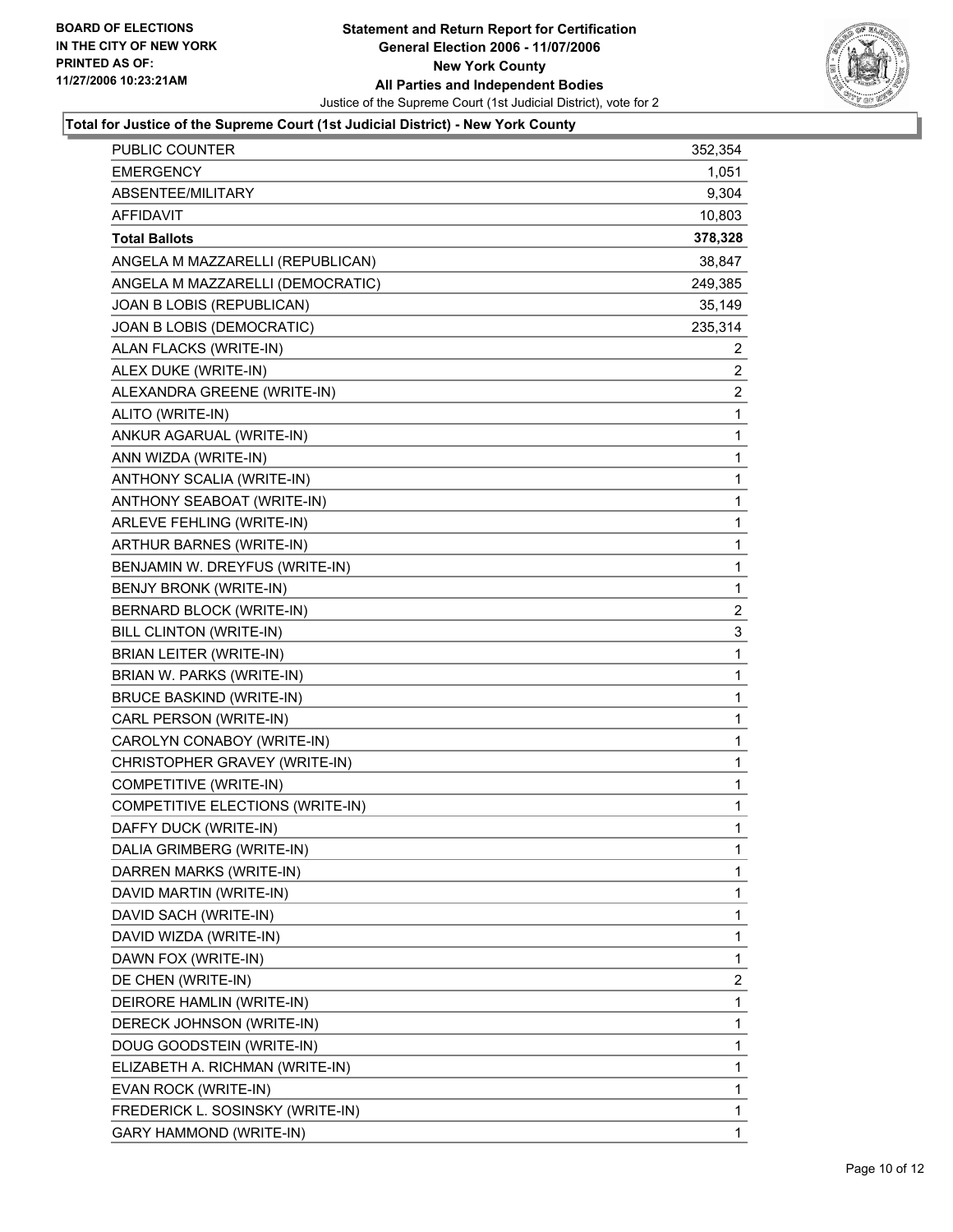

## **Total for Justice of the Supreme Court (1st Judicial District) - New York County**

| <b>GERALD GOLDFEBER (WRITE-IN)</b> | 1                       |
|------------------------------------|-------------------------|
| <b>GRAHAM MACPHEE (WRITE-IN)</b>   | 1                       |
| <b>GULLY WELLS (WRITE-IN)</b>      | 1                       |
| HOWARD SLENDER (WRITE-IN)          | 1                       |
| HOWARD STERN (WRITE-IN)            | 1                       |
| IRENE SCHNEIDER (WRITE-IN)         | 1                       |
| J. LEN TETI (WRITE-IN)             | 1                       |
| JAMES A. BEHA (WRITE-IN)           | 1                       |
| JEFFREY TOOBIN (WRITE-IN)          | 1                       |
| JENNIFER MEYERS (WRITE-IN)         | 1                       |
| JENNIFER WOODWARD (WRITE-IN)       | 1                       |
| JENNY HURWITZ (WRITE-IN)           | 1                       |
| JIM LESCZYNSKI (WRITE-IN)          | 1                       |
| JOE MUZTANA (WRITE-IN)             | 1                       |
| JOHN CLIFTON (WRITE-IN)            | 1                       |
| JOHN RIORDAN (WRITE-IN)            | $\overline{\mathbf{c}}$ |
| JOHN TIMONY (WRITE-IN)             | 1                       |
| JUDY D'AGOSTINO (WRITE-IN)         | $\mathbf 1$             |
| JUSTIN COSTELLO (WRITE-IN)         | $\overline{\mathbf{c}}$ |
| KAREN BRAUN (WRITE-IN)             | 1                       |
| KEVIN FOX (WRITE-IN)               | 1                       |
| L J KOCH (WRITE-IN)                | 1                       |
| LAUREN DOCKETT (WRITE-IN)          | 1                       |
| LEONARD MCNEIL (WRITE-IN)          | $\overline{c}$          |
| LESLIE SNYDER (WRITE-IN)           | 1                       |
| LINDA SHUDY (WRITE-IN)             | 1                       |
| MALACHY MCCOURT (WRITE-IN)         | 1                       |
| MARIO CUOMO (WRITE-IN)             | 2                       |
| MARK GREEN (WRITE-IN)              | 1                       |
| MICHAEL SAKS (WRITE-IN)            | 1                       |
| MICHAEL WINFIELD (WRITE-IN)        | 1                       |
| MICKEY MOUSE (WRITE-IN)            | 1                       |
| MINNIE MOUSE (WRITE-IN)            | 1                       |
| MORRIS KLEINBART (WRITE-IN)        | 1                       |
| MOSHE SASSON (WRITE-IN)            | 1                       |
| MURRAY ZUHER (WRITE-IN)            | 1                       |
| NEAL ROSENSTEIN (WRITE-IN)         | 1                       |
| NONE (WRITE-IN)                    | $\overline{\mathbf{c}}$ |
| PAT BUCHANAN (WRITE-IN)            | 1                       |
| PATRICK CASEY (WRITE-IN)           | 1                       |
| PAUL WRUBLICA (WRITE-IN)           | 1                       |
| PAULA ROSS (WRITE-IN)              | 1                       |
| PHILIP JOHNSON (WRITE-IN)          | 1                       |
| PHILLIP COFFIN (WRITE-IN)          | $\overline{\mathbf{c}}$ |
| PHILLIP SEGAL (WRITE-IN)           | 1                       |
| PRUDEME (WRITE-IN)                 | 1                       |